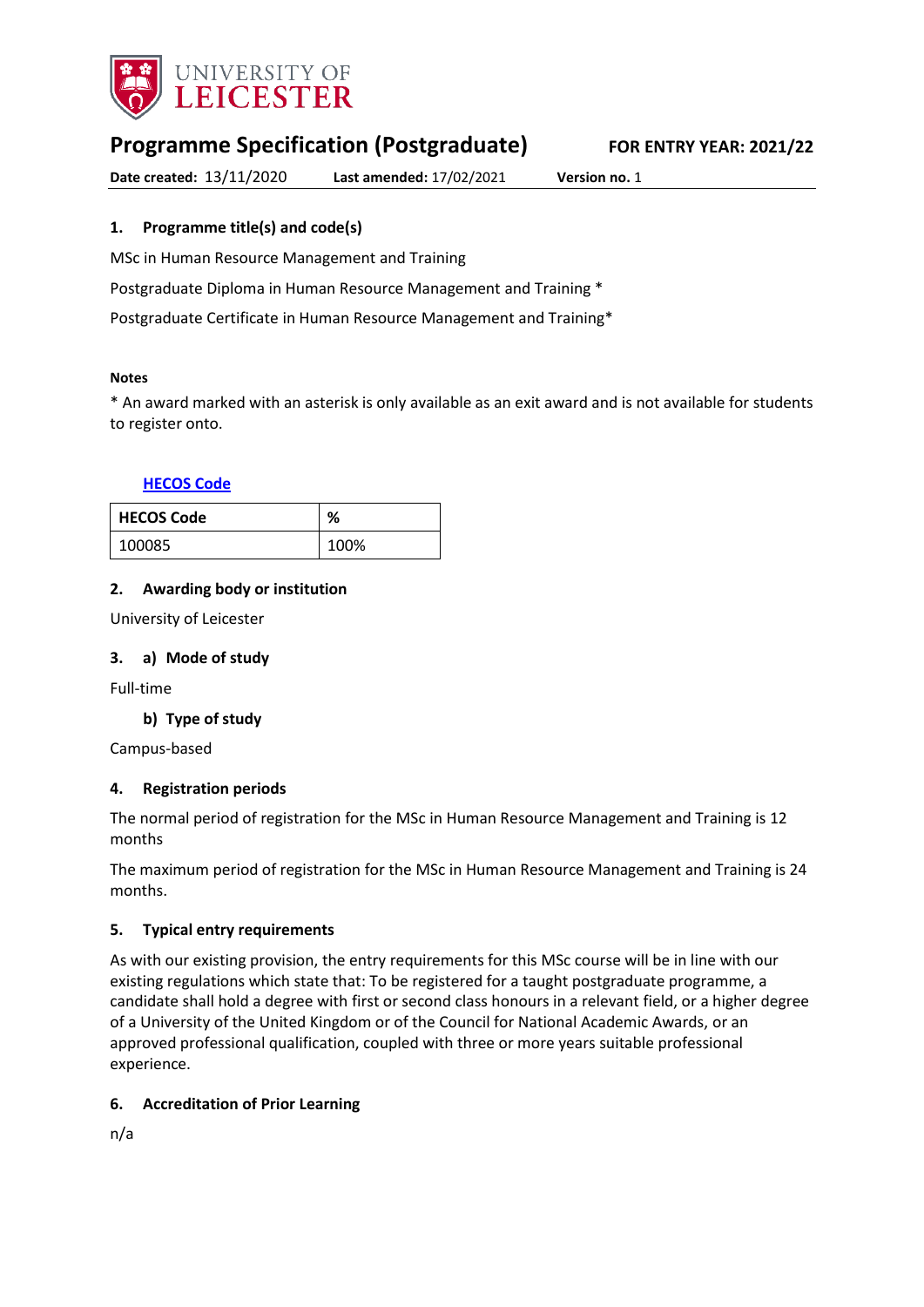### **7. Programme aims**

The programme aims to meet the learning and professional development needs of students seeking to pursue careers in human resource management and/or training. Students will acquire the latest academic and professional knowledge in the areas of employee development, workplace learning, human resource management, and organisational performance and skills. Specifically, the aims of the course are as follows:

### **For the PGCert:**

- 1. To ensure that students can analyse and critique theories of human resource management within the context of the employment relationship.
- 2. To ensure that students can analyse and critique theories of workplace learning and the ways in which they can be applied to employee development.

### **For the PGDip (in addition to the above):**

- 3. To provide students with opportunities to develop a variety of transferrable skills relevant to the needs of a range of employers including written and oral communication skills, critical analysis, appraisal of evidence, time management and problem-solving.
- 4. To ensure that students can EITHER analyse and critique 'high performance work practices', and evaluate the extent to which they may contribute to enhancing performance both at an individual and organisational level OR analyse and critique theories and concepts from two of the following areas: Managing Diversity; Corporate Governance; Knowledge Management; International Human Resource Management and Comparative Industrial Relations.

### **For the MSc (in addition to the above):**

5. To equip students with the necessary skills to undertake independent research work in the broad area of human resource management and training, as evidenced in the successful production of a dissertation.

### **8. Reference points used to inform the programme specification**

- CIPD accreditation criteria
- QAA Benchmarking Statement
- Framework for Higher Education Qualifications (FHEQ)
- UK Quality Code for Higher Education
- **•** [University Learning](https://www2.le.ac.uk/offices/sas2/quality/learnteach) Strategy
- **[University Assessment Strategy](https://www2.le.ac.uk/offices/sas2/quality/learnteach)**
- University of Leicester Periodic Developmental Review Report
- External Examiners' reports (annual)
- United Nations Education for Sustainable Development Goals
- Student Destinations Data

### **9. Programme Outcomes**

Unless otherwise stated, programme outcomes apply to all awards specified in [1.](#page-0-0) Programme title(s).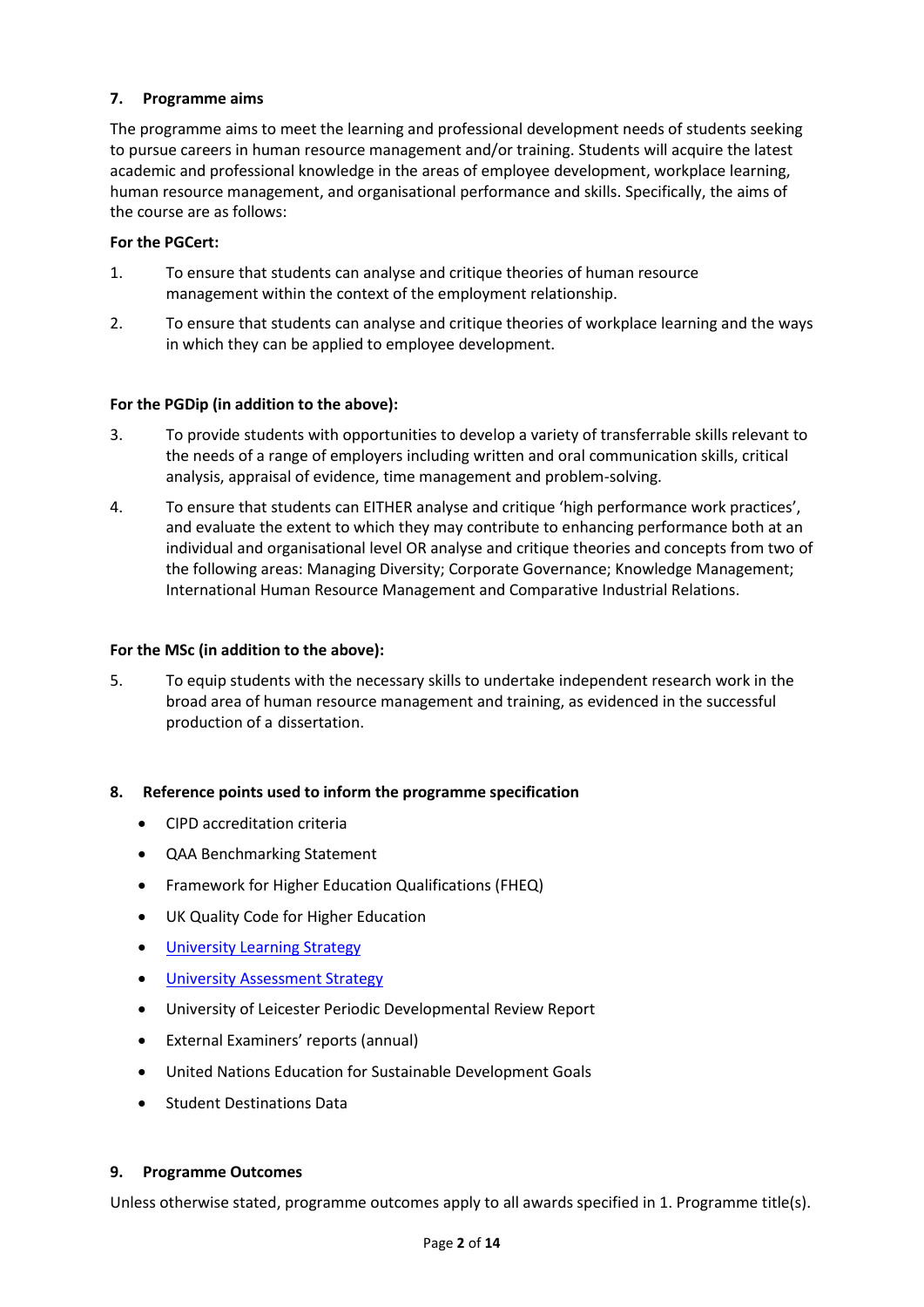## **Discipline specific knowledge and competencies**

## i) Knowledge

| <b>Intended Learning</b><br><b>Outcomes</b>                                                                                                                                                                                                                                                                                                                  | <b>Teaching and Learning Methods</b>                                                                                                               | <b>How Demonstrated?</b>                                         |
|--------------------------------------------------------------------------------------------------------------------------------------------------------------------------------------------------------------------------------------------------------------------------------------------------------------------------------------------------------------|----------------------------------------------------------------------------------------------------------------------------------------------------|------------------------------------------------------------------|
| <b>Certificate</b><br>Graduates should possess a<br>sound knowledge of the<br>evidence base and<br>theoretical perspectives<br>underpinning contemporary<br>research on i) human<br>resource management<br>(HRM) within the context of<br>the employment<br>relationship; and ii)<br>workplace learning and its<br>application to employee<br>development.   | Lectures, seminars, directed<br>reading, self-directed private-<br>study, assignment feedback:<br>formative and summative.                         | Essay assignments (formative and<br>summative), examinations     |
| <b>Diploma</b><br>In addition to the above,<br>graduates should possess a<br>sound knowledge of the<br>theories and evidence bases<br>underpinning contemporary<br>approaches to implementing<br>improvements in<br>organisational performance;<br>and evaluate and select an<br>appropriate research design<br>and methods for the<br>dissertation proposal | As above                                                                                                                                           | In addition to the above, Essay<br>Assignment, Written Portfolio |
| <b>Masters</b><br>In addition to the above<br>students should possess<br>advanced knowledge of the<br>quantitative and qualitative<br>methods and methodologies<br>used to research human<br>resource management and<br>training                                                                                                                             | In addition to the above: the<br>dissertation supervision process<br>(through group workshops and 1-<br>to1 supervision), independent<br>research, | In addition to the above: research<br>proposal, dissertation     |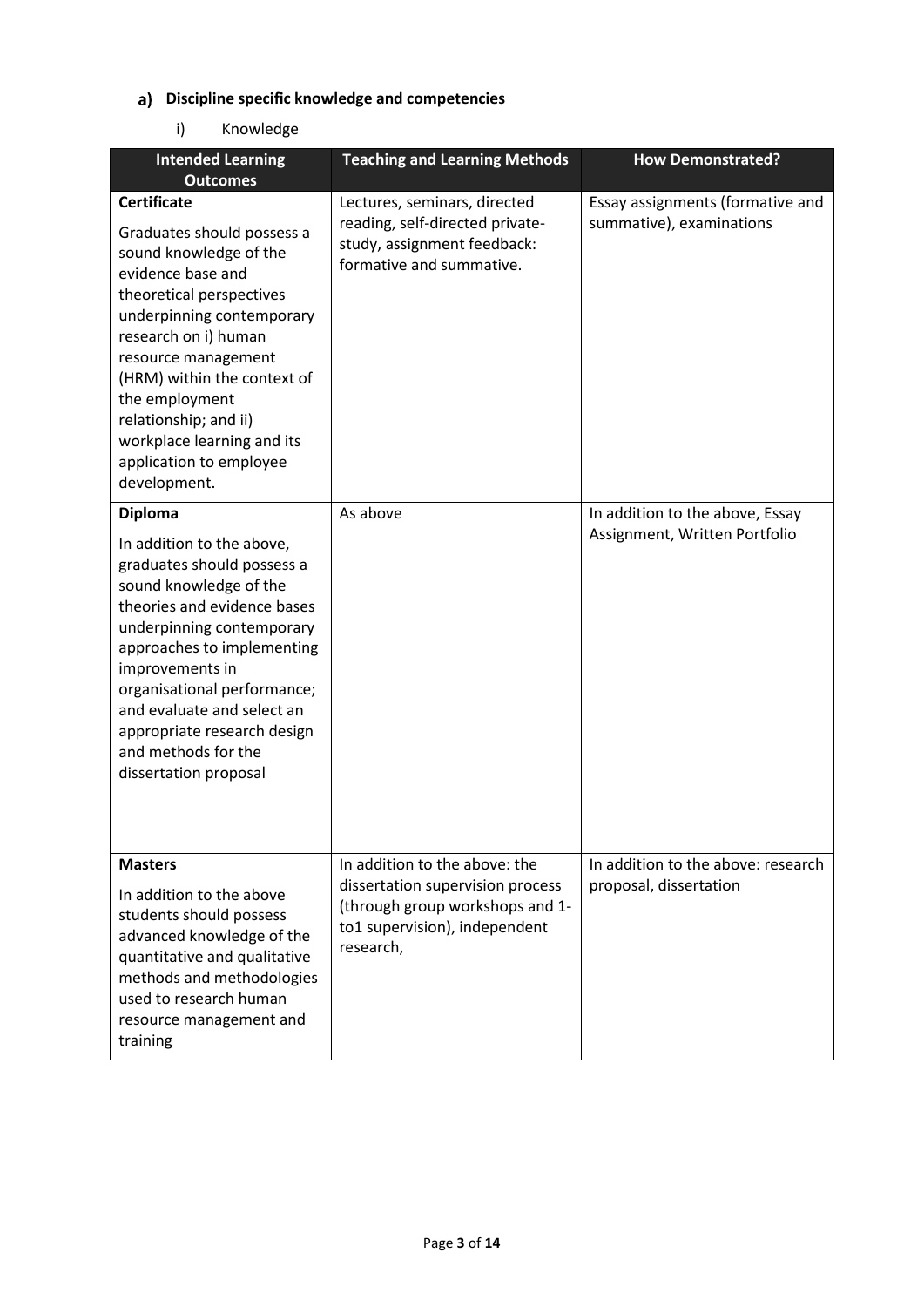ii) Concepts

| <b>Intended Learning</b><br><b>Outcomes</b>                                                                                                                                                                                                                                                                                                                                                                                        | <b>Teaching and Learning Methods</b>                                                                                      | <b>How Demonstrated?</b>                                         |
|------------------------------------------------------------------------------------------------------------------------------------------------------------------------------------------------------------------------------------------------------------------------------------------------------------------------------------------------------------------------------------------------------------------------------------|---------------------------------------------------------------------------------------------------------------------------|------------------------------------------------------------------|
| <b>Certificate</b><br>Graduates should be able to<br>explain and critique core<br>HRM concepts such as:<br>organisational culture, the<br>employment relationship,<br>strategic HRM, industrial<br>relations. Graduates should<br>also be able to explain and<br>critique core Training<br>concepts such as: the<br>learning organisation,<br>learning as participation,<br>workplace learning and<br>formal and informal learning | Lectures, seminars, directed<br>reading, self-directed private-<br>study, assignment feedback:<br>formative and summative | Essay assignments (formative and<br>summative), examinations     |
| <b>Diploma</b><br>In addition to the above,<br>graduates should be able to<br>explain and critique core<br>concepts in the field of<br><b>Organisational Performance</b><br>(such as high performance<br>work practices, technical<br>relations of production,<br>competitive advantage); and<br>evaluate and select an<br>appropriate research design<br>and methods for the<br>dissertation proposal                             | As above                                                                                                                  | In addition to the above, Essay<br>Assignment, Written Portfolio |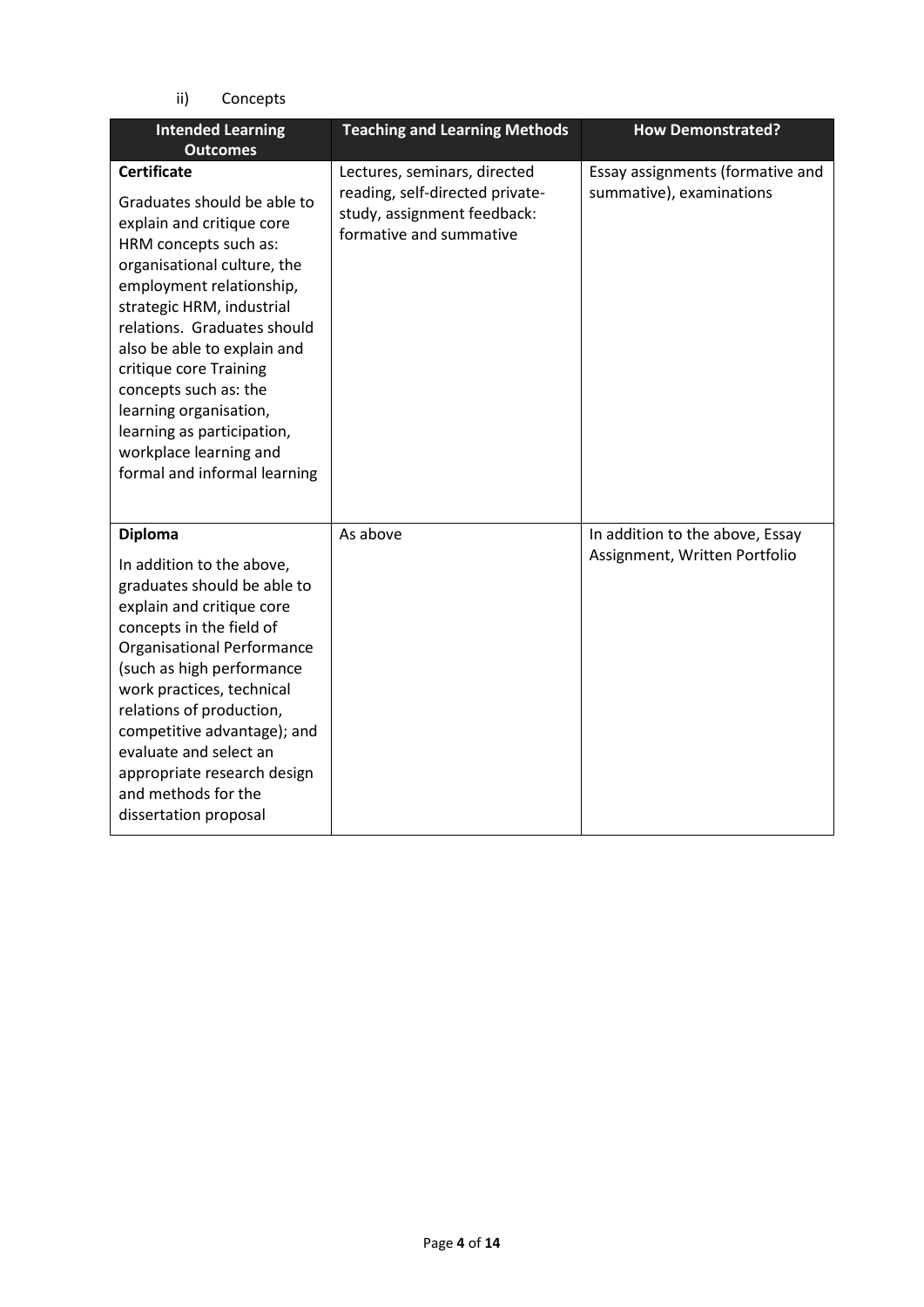| <b>Intended Learning</b><br><b>Outcomes</b>                                                                                                                                                                                                                                                                                                                                                                                                                                                                                                                                                                       | <b>Teaching and Learning Methods</b>                                                                                                               | <b>How Demonstrated?</b>                     |
|-------------------------------------------------------------------------------------------------------------------------------------------------------------------------------------------------------------------------------------------------------------------------------------------------------------------------------------------------------------------------------------------------------------------------------------------------------------------------------------------------------------------------------------------------------------------------------------------------------------------|----------------------------------------------------------------------------------------------------------------------------------------------------|----------------------------------------------|
| <b>Masters</b><br>In addition to both of the<br>above graduates should be<br>able to explain and critique<br>core concepts used in<br>quantitative and qualitative<br>methods and methodologies<br>in the social sciences. This<br>includes differentiating<br>between positivism, post-<br>positivism and<br>interpretivism; discussing the<br>differences between<br>probability and non-<br>probability sampling;<br>discussing the differences<br>between parametric and<br>non-parametric statistical<br>tests, demonstrating in-<br>depth knowledge of<br>grounded theory and<br>saturation point analysis. | In addition to the above: the<br>dissertation supervision process<br>(through group workshops and 1-<br>to-1 supervision), independent<br>research | In addition to the above the<br>dissertation |

## iii) Techniques

| <b>Intended Learning</b><br><b>Outcomes</b>                                                                                                                                                                                                                                                      | <b>Teaching and Learning Methods</b>                                                                            | <b>How Demonstrated?</b>                                     |
|--------------------------------------------------------------------------------------------------------------------------------------------------------------------------------------------------------------------------------------------------------------------------------------------------|-----------------------------------------------------------------------------------------------------------------|--------------------------------------------------------------|
| <b>Certificate and Diploma</b><br>Be able to demonstrate<br>knowledge of key theories<br>and concepts; be able to<br>select relevant material from<br>academic readings and<br>demonstrate familiarity with<br>the conventions of academic<br>writing and associated<br>bibliographic techniques | Assignment feedback: formative<br>and summative; directed<br>reading, self-directed private-<br>study, seminars | Essay assignments (formative and<br>summative), examinations |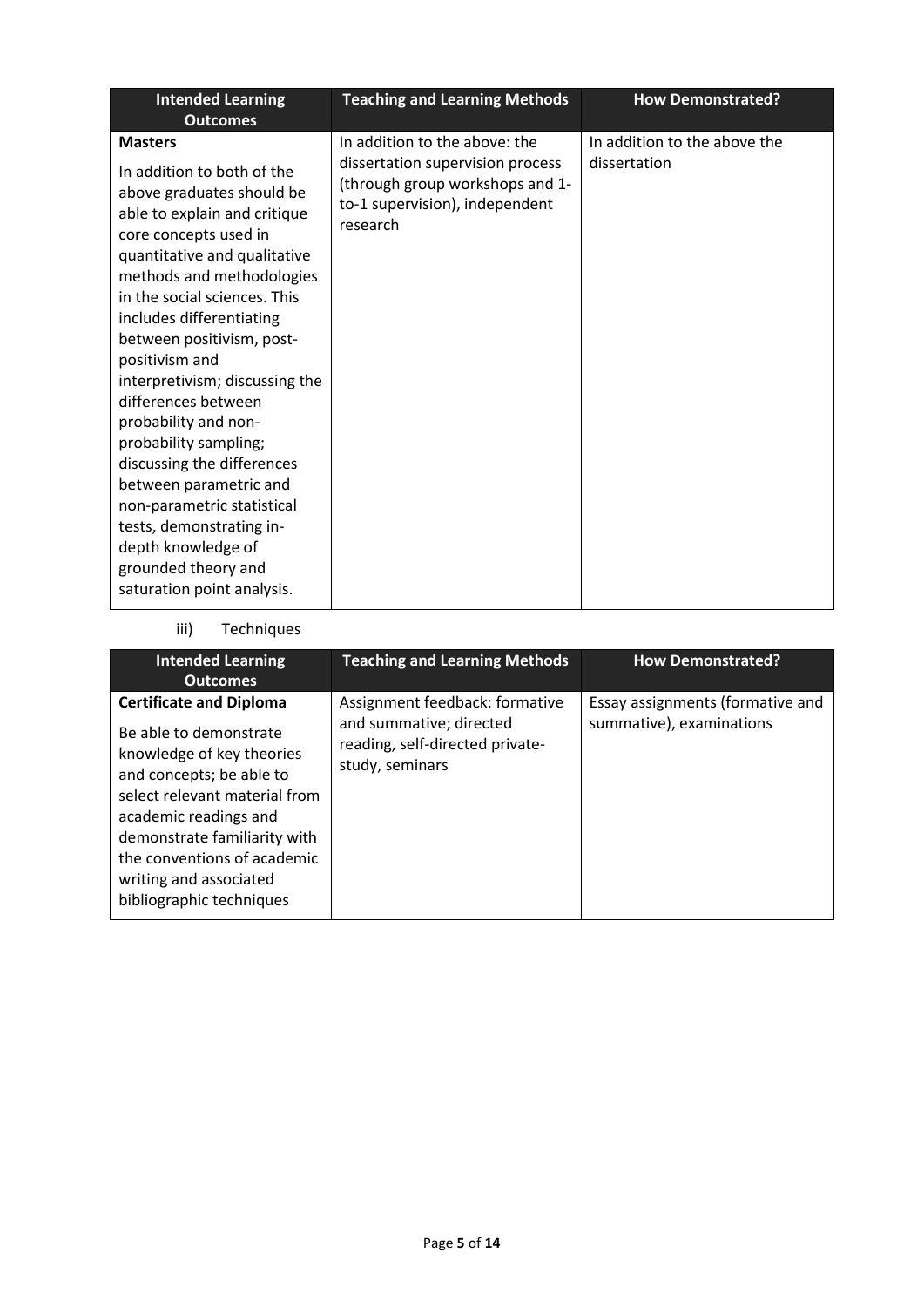| <b>Intended Learning</b><br><b>Outcomes</b>                                                                                                                                                                                                                                                                                                                                                                                                                                                                                                                                                   | <b>Teaching and Learning Methods</b>                                                                                                                                                                                                               | <b>How Demonstrated?</b>                     |
|-----------------------------------------------------------------------------------------------------------------------------------------------------------------------------------------------------------------------------------------------------------------------------------------------------------------------------------------------------------------------------------------------------------------------------------------------------------------------------------------------------------------------------------------------------------------------------------------------|----------------------------------------------------------------------------------------------------------------------------------------------------------------------------------------------------------------------------------------------------|----------------------------------------------|
| <b>Masters</b><br>In addition to the above,<br>graduates should be able to<br>demonstrate mastery of a<br>range of methodological<br>tools used to investigate<br>topics in human resource<br>management and training<br>(including, interviews,<br>questionnaires, focus<br>groups, documentary<br>analysis, case studies.<br>Graduates should be able to<br>differentiate the conditions<br>when either qualitative or<br>quantitative data analysis<br>should be used and/or be<br>able to identify the<br>conditions under which it is<br>appropriate to combine<br>different techniques. | In addition to the above: the<br>dissertation supervision process<br>(group workshops and 1-to-1),<br>independent research, lectures<br>and seminars designed to<br>support the preparation of the<br>research proposal (delivered in<br>module 4) | In addition to the above the<br>dissertation |

## iv) Critical analysis

| <b>Intended Learning</b><br><b>Outcomes</b>                                                                                               | <b>Teaching and Learning Methods</b>                                                                                                  | <b>How Demonstrated?</b>                                     |
|-------------------------------------------------------------------------------------------------------------------------------------------|---------------------------------------------------------------------------------------------------------------------------------------|--------------------------------------------------------------|
| Certificate, Diploma,<br>Analyse and critique a broad<br>range of HRM and Training<br>concepts and social science<br>research techniques. | Lectures, seminars, assignment<br>feedback: formative and<br>summative; directed reading,<br>self-directed private-study,<br>seminars | Essay assignments (formative and<br>summative), examinations |
| <b>Masters</b><br>Analyse and critique a broad<br>range of HRM and Training<br>concepts and social science<br>research techniques.        | In addition to the above: the<br>dissertation supervision process<br>(group workshops and 1-to-1),<br>independent research            | In addition to the above the<br>dissertation                 |

### v) Presentation

| <b>Intended Learning</b><br><b>Outcomes</b>                                                                                                                                | <b>Teaching and Learning Methods</b>                                                                            | <b>How Demonstrated?</b>                                     |
|----------------------------------------------------------------------------------------------------------------------------------------------------------------------------|-----------------------------------------------------------------------------------------------------------------|--------------------------------------------------------------|
| <b>Certificate and Diploma</b><br>To differentiate between<br>relevant and non-relevant<br>material; to write up and<br>deliver written work to a<br>professional standard | Assignment feedback: formative<br>and summative; directed<br>reading, self-directed private-<br>study, seminars | Essay assignments (formative and<br>summative), examinations |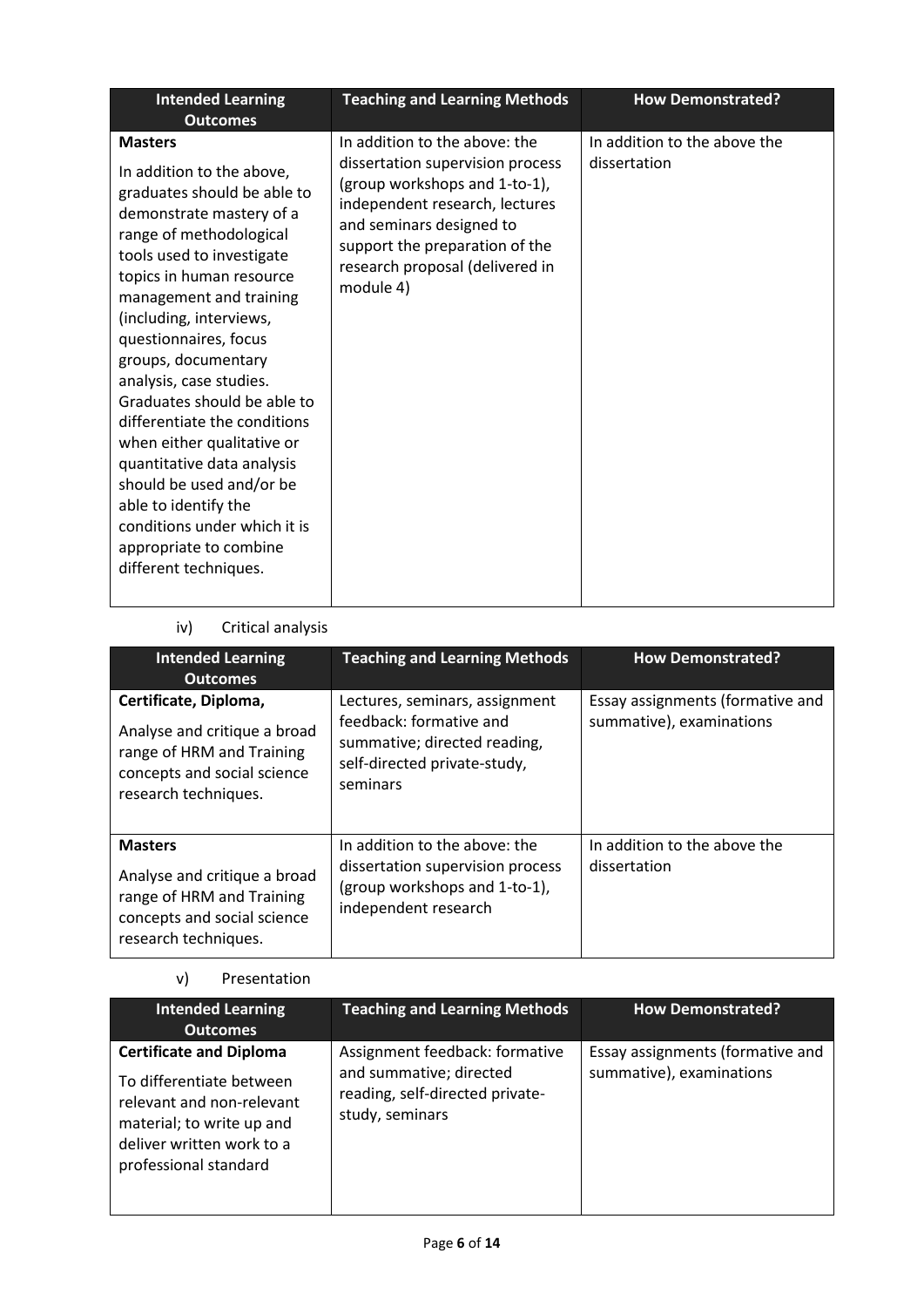| <b>Intended Learning</b><br><b>Outcomes</b>                                                                                                                                                   | <b>Teaching and Learning Methods</b>                                                                                       | <b>How Demonstrated?</b>                     |
|-----------------------------------------------------------------------------------------------------------------------------------------------------------------------------------------------|----------------------------------------------------------------------------------------------------------------------------|----------------------------------------------|
| <b>Masters</b><br>In addition to the above, to<br>arrange research material in<br>a manner appropriate to the<br>medium that is to be<br>assessed (i.e. research<br>proposal or dissertation) | In addition to the above: the<br>dissertation supervision process<br>(group workshops and 1-to-1),<br>independent research | In addition to the above the<br>dissertation |

## vi) Appraisal of evidence

| <b>Intended Learning</b><br><b>Outcomes</b>                                                                                                                                                           | <b>Teaching and Learning Methods</b>                                                                                       | <b>How Demonstrated?</b>                                     |
|-------------------------------------------------------------------------------------------------------------------------------------------------------------------------------------------------------|----------------------------------------------------------------------------------------------------------------------------|--------------------------------------------------------------|
| <b>Certificate and Diploma</b><br>To assess the relevance and<br>quality of a range of primary<br>sources and secondary<br>literature. To analyse a<br>variety of complex HRM and<br>Training issues. | Lectures, seminars, assignment<br>feedback: formative and<br>summative; directed reading,<br>self-directed private-study.  | Essay assignments (formative and<br>summative), examinations |
| <b>Masters</b><br>In addition to the above,<br>demonstrate an independent<br>level of inquiry at an<br>advanced level                                                                                 | In addition to the above: the<br>dissertation supervision process<br>(group workshops and 1-to-1),<br>independent research | In addition to the above the<br>dissertation                 |

## **b)** Transferable skills

## i) Research skills

| <b>Intended Learning</b><br><b>Outcomes</b>                                                                                                                          | <b>Teaching and Learning Methods</b>                                                                            | <b>How Demonstrated?</b>                                     |
|----------------------------------------------------------------------------------------------------------------------------------------------------------------------|-----------------------------------------------------------------------------------------------------------------|--------------------------------------------------------------|
| <b>Certificate and Diploma</b><br>To locate, select and<br>organise relevant evidence<br>for essays; to construct<br>logical, focused and clearly<br>written essays. | Seminars, assignment feedback:<br>formative and summative;<br>directed reading, self-directed<br>private-study. | Essay assignments (formative and<br>summative), examinations |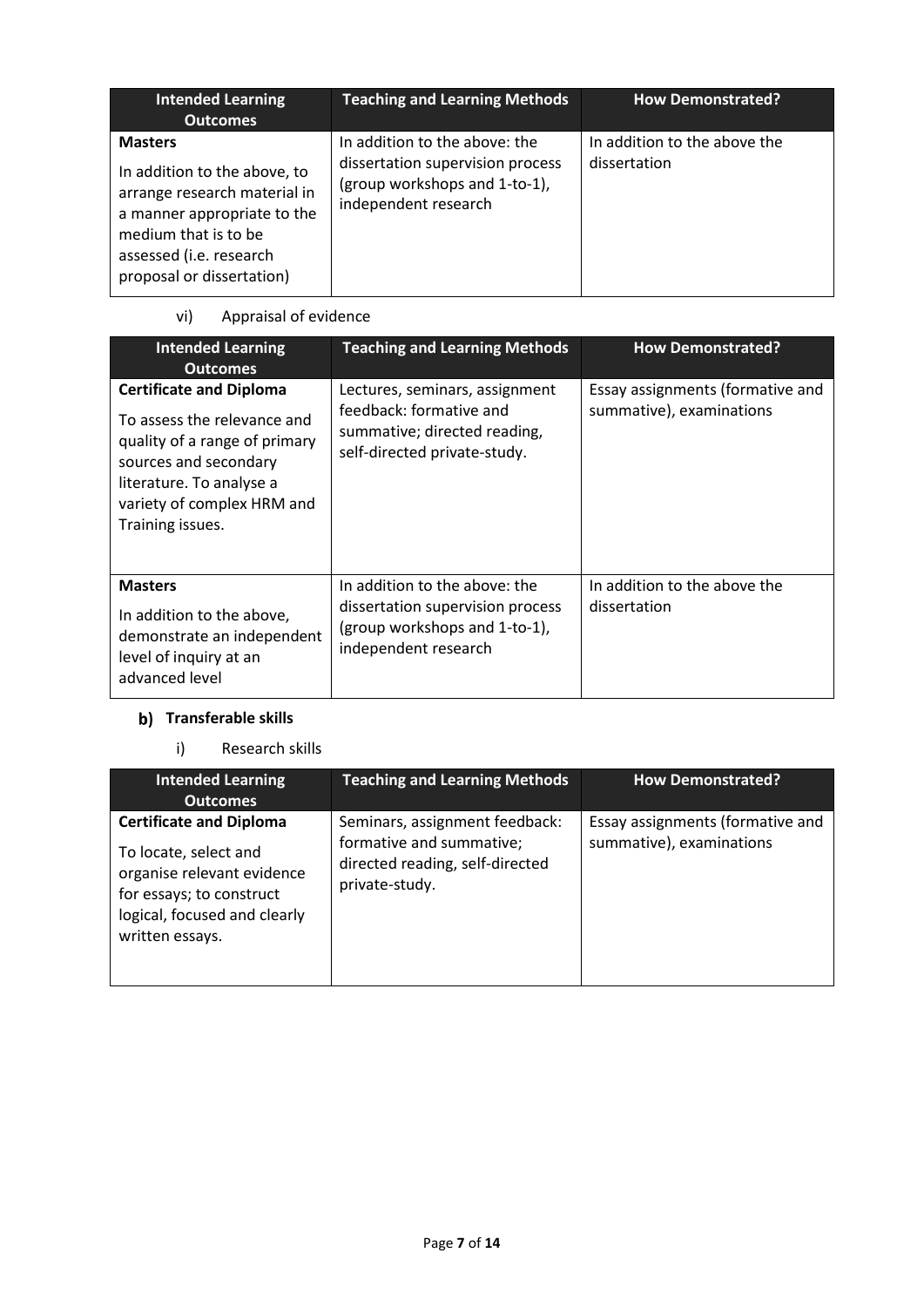| <b>Intended Learning</b><br><b>Outcomes</b>                                                                                                                                                                                                                                                                                                                                                                    | <b>Teaching and Learning Methods</b>                                                                                       | <b>How Demonstrated?</b>                     |
|----------------------------------------------------------------------------------------------------------------------------------------------------------------------------------------------------------------------------------------------------------------------------------------------------------------------------------------------------------------------------------------------------------------|----------------------------------------------------------------------------------------------------------------------------|----------------------------------------------|
| <b>Masters</b><br>In addition to the above, to<br>construct research projects<br>based on focused research<br>questions, conduct<br>significant background<br>research and literature<br>surveys, collect and analyse<br>data which is relevant to<br>research questions, report<br>on findings, critiquing the<br>data from competing<br>viewpoints, construct a<br>critical argument at an<br>advanced level | In addition to the above: the<br>dissertation supervision process<br>(group workshops and 1-to-1),<br>independent research | In addition to the above the<br>dissertation |

ii) Communication skills

| <b>Intended Learning</b><br><b>Outcomes</b>                                                                                                                                                                                                                       | <b>Teaching and Learning Methods</b>                                                                             | <b>How Demonstrated?</b>                                                                                                                                                                                                                                               |
|-------------------------------------------------------------------------------------------------------------------------------------------------------------------------------------------------------------------------------------------------------------------|------------------------------------------------------------------------------------------------------------------|------------------------------------------------------------------------------------------------------------------------------------------------------------------------------------------------------------------------------------------------------------------------|
| <b>Certificate and Diploma</b><br>Critically discuss relevant<br>information in an essay<br>format in response to<br>written questions; write with<br>clarity and precision; prepare<br>short oral presentations in<br>small groups and respond to<br>questioning | Assignment feedback: formative<br>and summative; self-directed<br>private study; seminars                        | Written skills to be assessed using<br>essay assignments and<br>examinations. Oral skills to be<br>assessed using formative<br>assessment based on informal<br>qualitative feedback on content<br>and performance from teacher<br>and peers in small group<br>seminars |
| <b>Masters</b><br>In addition to the above,<br>construct a dissertation that<br>is logically structured and<br>written with clarity and<br>precision.                                                                                                             | In addition to the above: the<br>dissertation supervision process<br>(group and 1-to-1), independent<br>research | In addition to the above the<br>dissertation                                                                                                                                                                                                                           |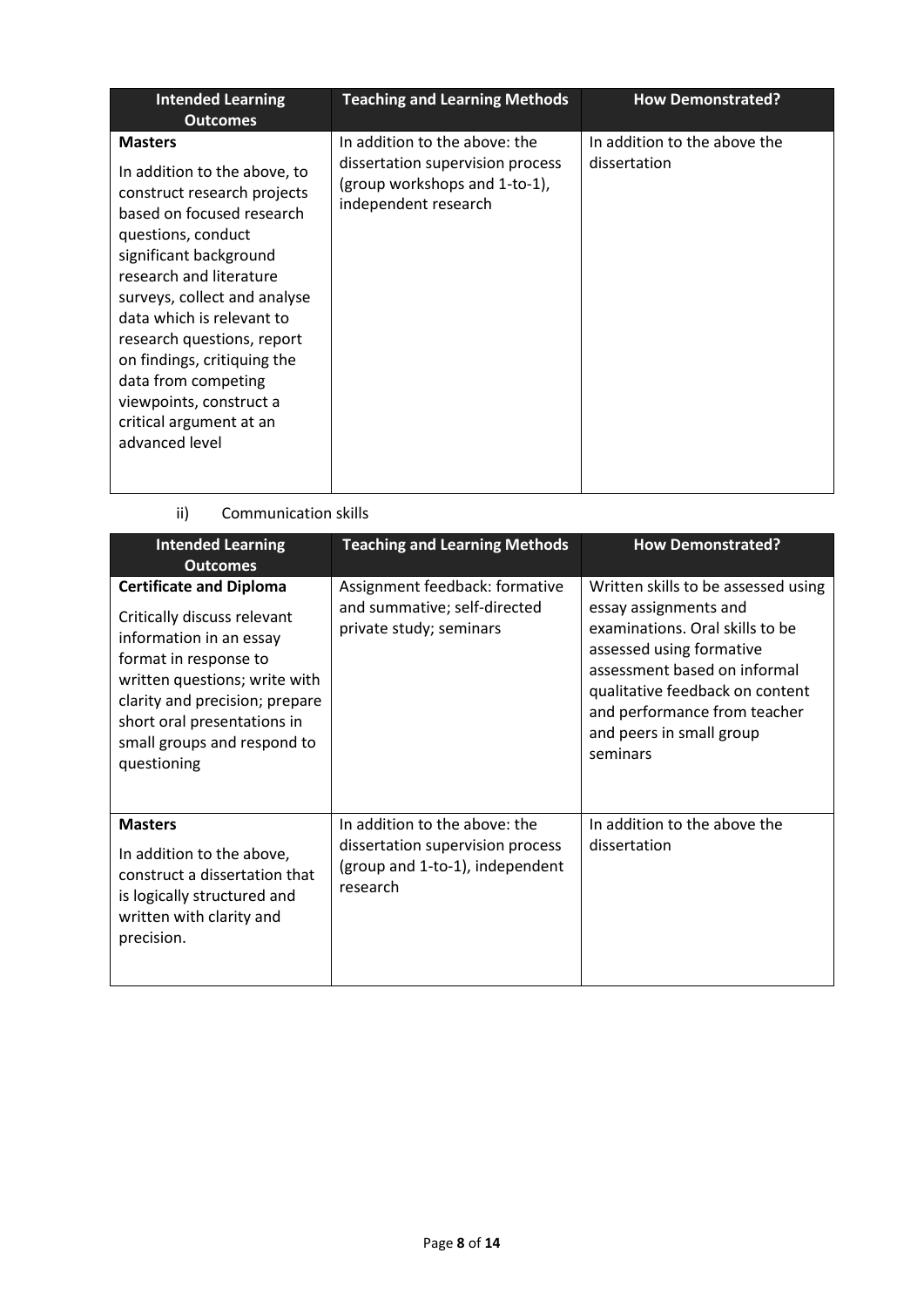### iii) Data presentation

| <b>Intended Learning</b><br><b>Outcomes</b>                                                                                    | <b>Teaching and Learning Methods</b>                                                                                                                                                                                     | <b>How Demonstrated?</b>                                     |
|--------------------------------------------------------------------------------------------------------------------------------|--------------------------------------------------------------------------------------------------------------------------------------------------------------------------------------------------------------------------|--------------------------------------------------------------|
| <b>Certificate and Diploma</b><br>To synthesise secondary<br>research data into coherent<br>and sustained written<br>arguments | Assignment feedback: formative<br>and summative; self-directed<br>private study                                                                                                                                          | Essay assignments (formative and<br>summative), examinations |
| <b>Masters</b><br>To arrange primary research<br>data into graphical and<br>statistical summaries where<br>relevant            | In addition to the above: the<br>dissertation supervision process<br>(group and 1-to-1), independent<br>research, lectures and seminars<br>designed to support the<br>preparation of the research<br>proposal (module 4) | In addition to the above the<br>dissertation                 |

| iv) | Information technology |
|-----|------------------------|
|-----|------------------------|

| <b>Intended Learning</b><br><b>Outcomes</b>                                                                                                                                                       | <b>Teaching and Learning Methods</b>                                                                                                                                                                                     | <b>How Demonstrated?</b>                                     |
|---------------------------------------------------------------------------------------------------------------------------------------------------------------------------------------------------|--------------------------------------------------------------------------------------------------------------------------------------------------------------------------------------------------------------------------|--------------------------------------------------------------|
| <b>Certificate and Diploma</b><br>To retrieve and present<br>information using<br>appropriate information<br>technology, for example<br>bibliographic software and<br>subject specific databases. | Lectures in the induction module<br>(Foundations of Knowledge)<br>from the Programme Leader and<br>Library Personnel; Blackboard<br>Resources developed by Module<br>Leaders                                             | Essay assignments (formative and<br>summative), examinations |
| <b>Masters</b><br>In addition to the above to<br>operate, if necessary, data<br>analysis software that is<br>relevant to their dissertation<br>(e.g. SPSS or NVivo)                               | In addition to the above: the<br>dissertation supervision process<br>(group and 1-to-1), independent<br>research, lectures and seminars<br>designed to support the<br>preparation of the research<br>proposal (module 4) | In addition to the above the<br>dissertation                 |

## v) Problem solving

| <b>Intended Learning</b><br><b>Outcomes</b>                                             | <b>Teaching and Learning Methods</b>                                                                                      | <b>How Demonstrated?</b>                                     |
|-----------------------------------------------------------------------------------------|---------------------------------------------------------------------------------------------------------------------------|--------------------------------------------------------------|
| Certificate, Diploma<br>To analyse, construct and<br>advocate solutions to<br>problems. | Lectures, seminars, assignment<br>feedback: formative and<br>summative; directed reading,<br>self-directed private-study. | Essay assignments (formative and<br>summative), examinations |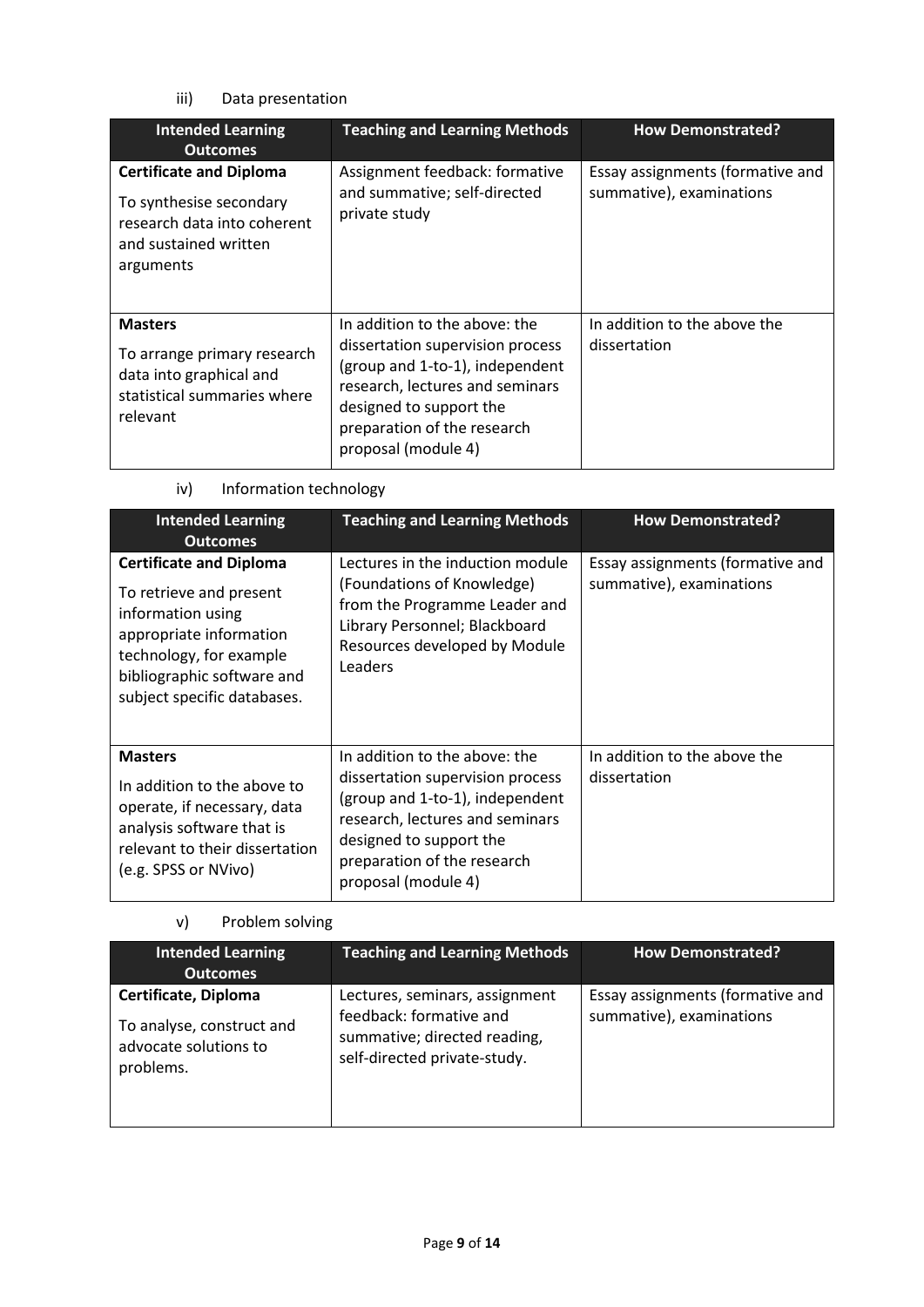| <b>Intended Learning</b><br><b>Outcomes</b>                                       | <b>Teaching and Learning Methods</b>                                                    | <b>How Demonstrated?</b>                    |
|-----------------------------------------------------------------------------------|-----------------------------------------------------------------------------------------|---------------------------------------------|
| <b>Masters</b><br>To analyse, construct and<br>advocate solutions to<br>problems. | In addition to the above: the<br>dissertation supervision process<br>(group and 1-to-1) | In addition to the above<br>thedissertation |

## vi) Working relationships

| <b>Intended Learning</b><br><b>Outcomes</b>                                                                                                  | <b>Teaching and Learning Methods</b>                                                                                                                                                                                                  | <b>How Demonstrated?</b>                                                                                                                          |
|----------------------------------------------------------------------------------------------------------------------------------------------|---------------------------------------------------------------------------------------------------------------------------------------------------------------------------------------------------------------------------------------|---------------------------------------------------------------------------------------------------------------------------------------------------|
| <b>Certificate and Diploma</b><br>To work collaboratively as<br>part of a team; to contribute<br>and comment on ideas in<br>learning groups. | Participation in seminar activities<br>such as the preparation of short<br>presentations which may be<br>prepared in small groups;<br>commenting on the<br>presentations of others                                                    | Formative assessment based on<br>informal qualitative feedback on<br>content and performance from<br>teacher and peers in seminars<br>and groups. |
| <b>Masters</b><br>To predict how and when to<br>draw on the knowledge and<br>expertise of others                                             | In addition to the above: the<br>establishment of a working<br>relationship with the dissertation<br>supervisor (or the resolution of<br>any problems through<br>consultation with the Personal<br>Tutor and the Programme<br>Leader) | In addition to the above the<br>dissertation                                                                                                      |

## vii) Managing learning

| <b>Intended Learning</b><br><b>Outcomes</b>                                                                                                                                                                                                                                                   | <b>Teaching and Learning Methods</b>                                                                                                                                          | <b>How Demonstrated?</b>                   |
|-----------------------------------------------------------------------------------------------------------------------------------------------------------------------------------------------------------------------------------------------------------------------------------------------|-------------------------------------------------------------------------------------------------------------------------------------------------------------------------------|--------------------------------------------|
| <b>Certificate and Diploma</b><br>To classify an extensive<br>literature and demonstrate<br>familiarity with subject-<br>relevant debates and<br>concepts. To timetable self-<br>directed study to ensure the<br>completion of assessment<br>tasks and manage the<br>related study work-load. | Lectures in the induction module<br>(Academic Practice); seminars;<br>self-directed private-study; self-<br>reflection on assignment<br>feedback; formative and<br>summative. | Essays; examinations; written<br>portfolio |
| <b>Masters</b><br>In addition to the above:<br>construct a credible research<br>project; construct a feasible<br>research timetable; carry out<br>independent research                                                                                                                        | In addition to the above: the<br>dissertation supervision process<br>(group workshops and 1-to-1)                                                                             | <b>Dissertation</b>                        |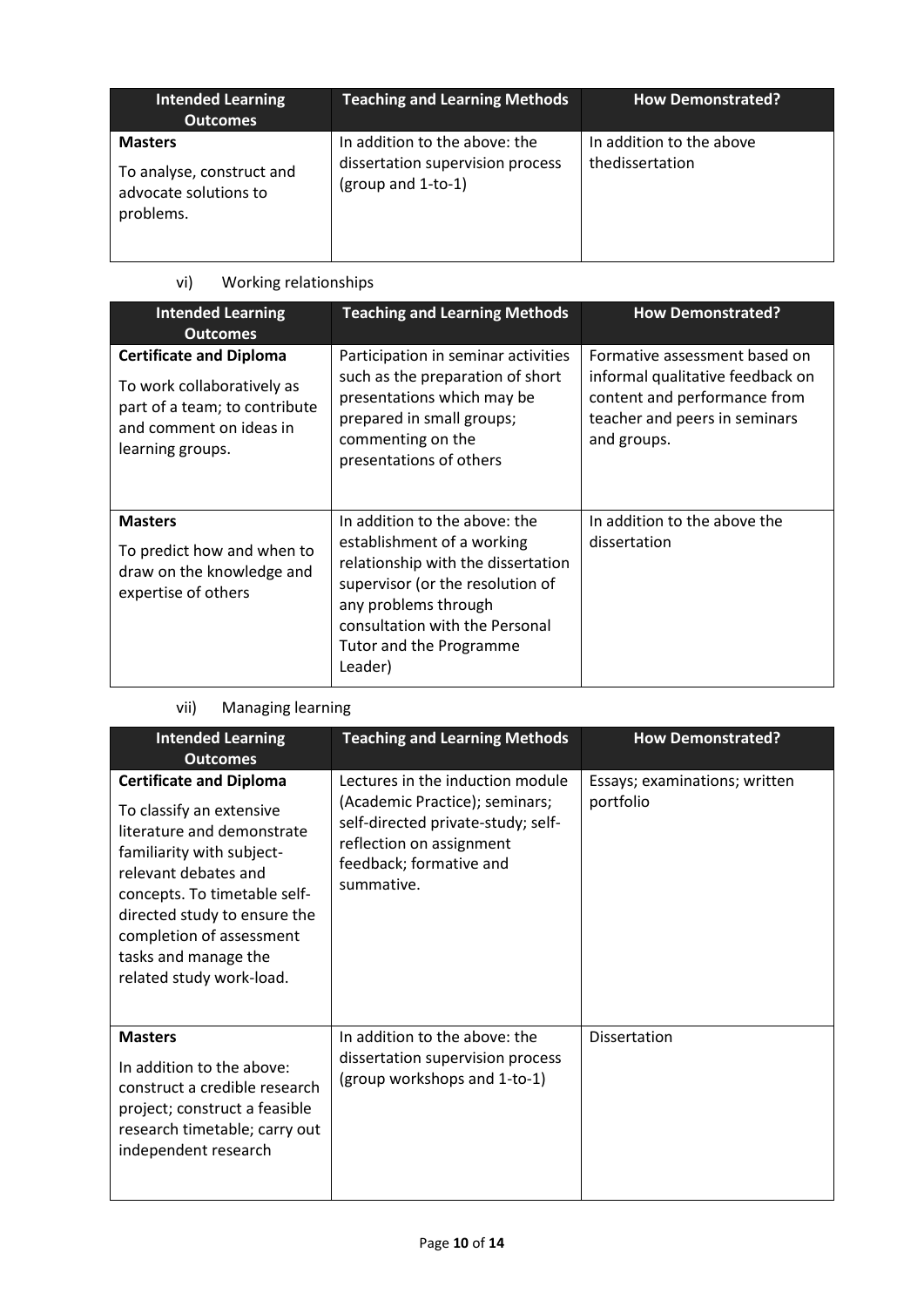viii) Career management

| <b>Intended Learning</b><br><b>Outcomes</b>                                                                                                                                                                                                                                     | <b>Teaching and Learning Methods</b>                                                                                                          | <b>How Demonstrated?</b>                                                                                                                             |
|---------------------------------------------------------------------------------------------------------------------------------------------------------------------------------------------------------------------------------------------------------------------------------|-----------------------------------------------------------------------------------------------------------------------------------------------|------------------------------------------------------------------------------------------------------------------------------------------------------|
| <b>Certificate and Diploma</b><br>To analyse personal progress<br>and development; to reflect<br>on strengths, interests,<br>motivation and skills; to<br>recognize achievements; to<br>reflect on international<br>relevance of the of the<br>modules for future<br>employment | Personal tutor system, self-<br>reflection on assignment<br>feedback, lectures in the<br>induction module by career<br>services professionals | Formative assessment based on<br>informal qualitative feedback<br>from personal tutor, formative<br>assessment from career services<br>professionals |
| <b>Masters</b><br>In addition to the above: if<br>appropriate, to research an<br>area which may be relevant<br>to the student's career<br>preferences                                                                                                                           | In addition to the above; the<br>dissertation supervision process                                                                             | <b>Dissertation</b>                                                                                                                                  |

### **10. Special features**

The programme is subject to CIPD accredited requirements.

### **11. Indicators of programme quality**

The programme is accredited by the CIPD and subject to university regulations on external examination.

## **12. Criteria for award and classification**

This programme follows the standard scheme of taught postgraduate award and classification set out i[n Senate Regulations](http://www.le.ac.uk/senate-regulations) – see the version of *Senate Regulation 6 governing taught postgraduate programmes of study* relevant to year of entry.

### **13. Progression points**

As defined i[n Senate Regulations](http://www.le.ac.uk/senate-regulation6) - refer to the version of *Senate Regulation 6 governing taught postgraduate programmes of study* relevant to year of entry.

In cases where a student has failed to meet a requirement to progress he or she will be required to withdraw from the course and a recommendation will be made to the Board of Examiners for an intermediate/exit award where appropriate.

### **14. Rules relating to re-sits or re-submissions**

As defined i[n Senate Regulations](http://www.le.ac.uk/senate-regulation6) - refer to the version of *Senate Regulation 6 governing taught postgraduate programmes of study* relevant to year of entry.

### **15. External Examiners reports**

The details of the External Examiner(s) for this programme and the most recent External Examiners' reports for this programme can be found at [exampapers@Leicester](https://exampapers.le.ac.uk/) [log-in required]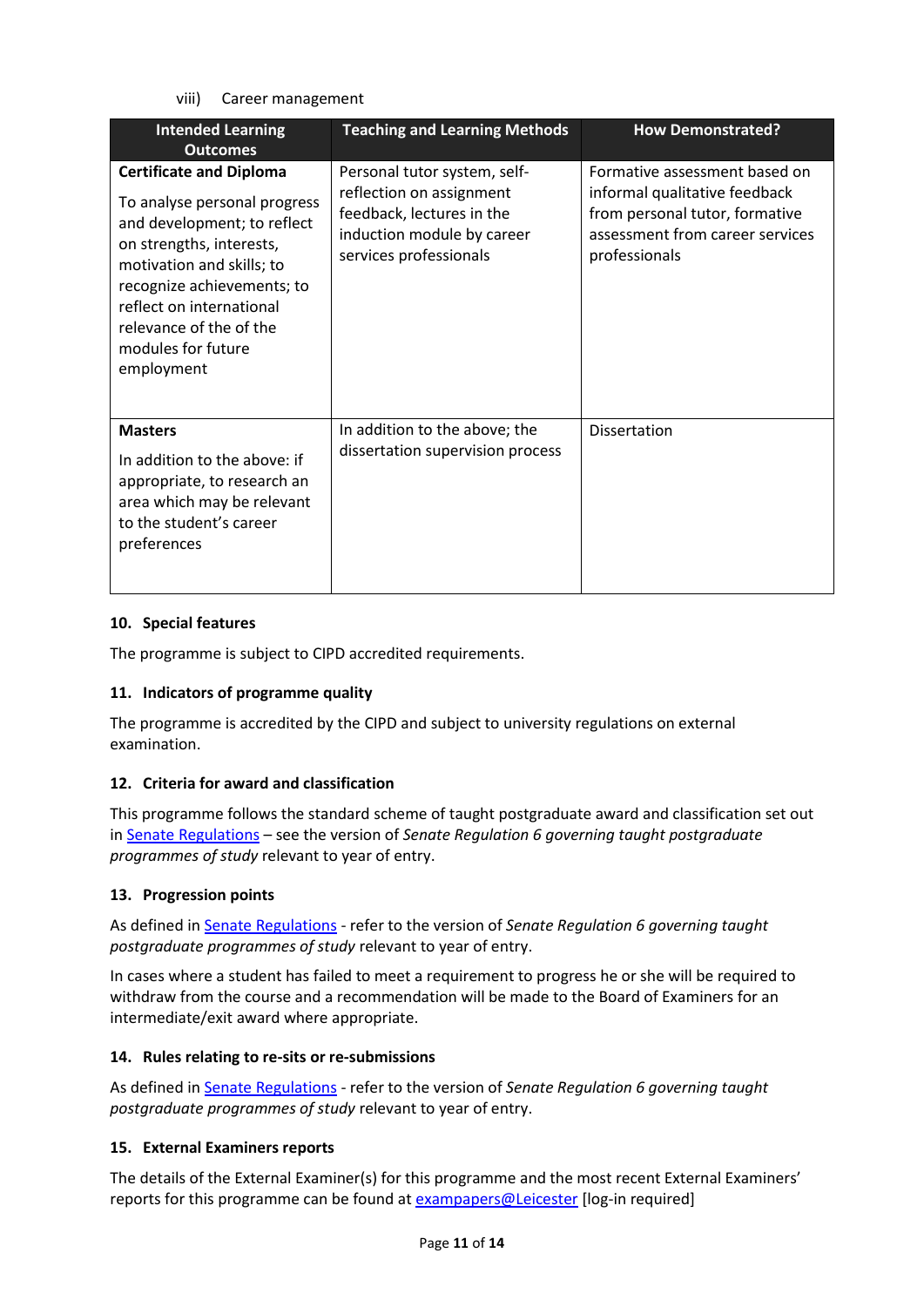## **16. Additional features** (e.g. timetable for admissions)

n/a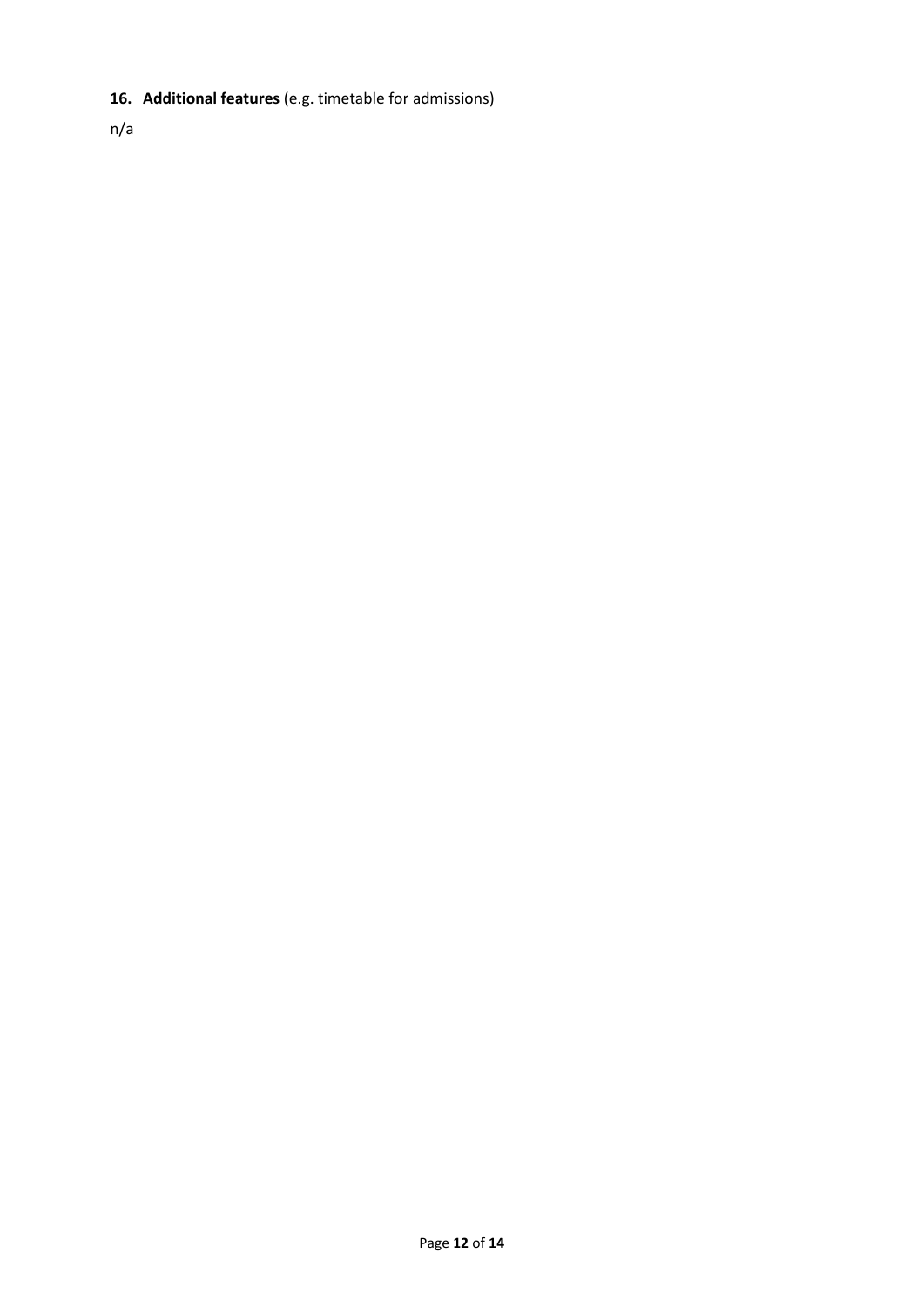

# **Programme Specification (Postgraduate) FOR ENTRY YEAR: 2021/22**

**Date created:** 13/11/2020 **Last amended:** 17/02/2021 **Version no.** 1

## **Appendix 1: Programme structure (programme regulations)**

The University regularly reviews its programmes and modules to ensure that they reflect the current status of the discipline and offer the best learning experience to students. On occasion, it may be necessary to alter particular aspects of a course or module.

MSc in Human Resource Management and Training

### **Credit breakdown**

| <b>Status</b>        | <b>Year long</b> | Semester 1 | Semester 2 | <b>Other delivery</b><br>period |
|----------------------|------------------|------------|------------|---------------------------------|
| Core taught          | n/a              | 60 credits | 60 credits | n/a                             |
| Optional             | n/a              | n/a        | n/a        | n/a                             |
| Dissertation/project | n/a              | n/a        | n/a        | 60 credits                      |
|                      |                  |            |            | 180 credits in total            |

### **Level 7/Year 1 2021/22**

Core modules

| Delivery period | Code   | <b>Title</b>                                            | <b>Credits</b> |
|-----------------|--------|---------------------------------------------------------|----------------|
| Semester 1      | MN7366 | Academic Practice                                       | n/a            |
| Semester 1      | MN7367 | Human Resource Management in a Business Context         | 30 credits     |
| Semester 1      | MN7368 | Employee Development & Workplace Learning               | 30 credits     |
| Semester 2      | MN7370 | Personal and Research Skills for HR Practitioners       | 30 credits     |
| Semester 2      | MN7369 | Implementing Improvements in Organisational Performance | 30 credits     |